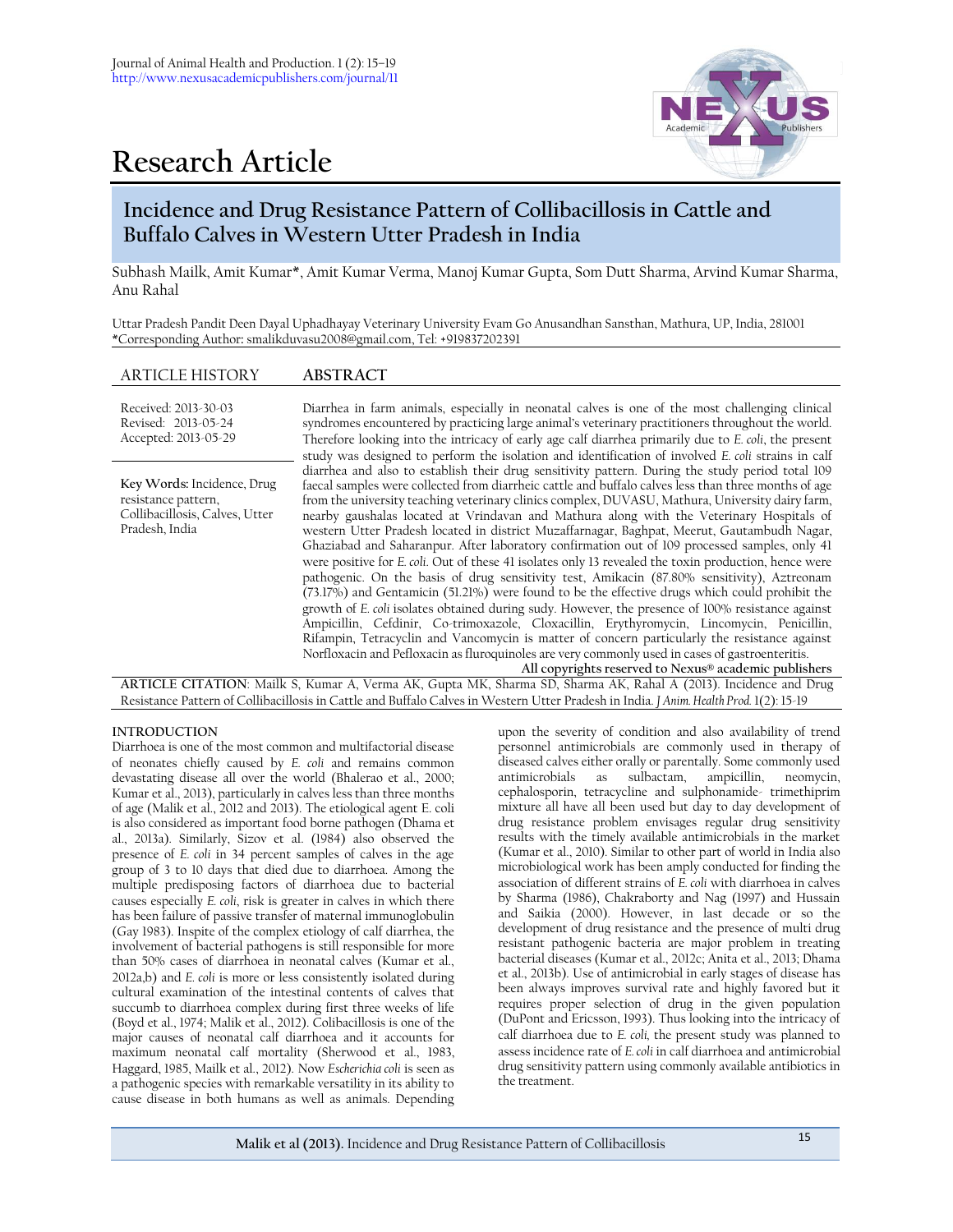

### **MATERIALS AND METHODS**

The present study was undertaken on calves up to three months of age exhibiting symptoms of diarrhea at teaching veterinary clinical complex, Instructional Livestock Farm Complex (DUVASU, Mathura), Nearby Gaushalas located at Vrindavan, Mathura along with some Veterinary Hospitals located in district Muzaffarnagar, Baghpat, Meerut, Gautambudh Nagar, Ghaziabad and Saharanpur of Uttar Pradesh state, India (Table 1). During the period under study, a total of 109 faecal samples from diarrhoeic calves were collected from the calves showing diarrhea and brought to laboratory on ice.

The faecal samples of diarrheic calves of less than 3 months of age were collected directly from rectum. Approximately 20 gms

| S. No. | Source                                       | Number of Samples |
|--------|----------------------------------------------|-------------------|
|        | Gaushalas, Vrindaban, Mathura                | 20                |
|        | Govt. Veterinary Hospitals, Saharanpur       | 17                |
|        | Teaching Veterinary Complex, DUVASU, Mathura | 14                |
|        | Govt. Veterinary Hospitals, Muzaffarnagar    | 12                |
| 5.     | Govt. Veterinary Hospitals, Baghpat          | 11                |
| 6      | Govt. Veterinary Hospitals, Meerut           | 10                |
|        | Govt. Veterinary Hospitals, Gautambudh Nagar | 09                |
| 8      | DDD farm, DUVASU, Mathura                    | 08                |
| 9      | Govt. Veterinary Hospitals, Ghaziabad        | 08                |
|        | TOTAL.                                       | 109               |
|        |                                              |                   |

All the isolates were examined for their drug sensitivity pattern by disc diffusion method (Bauer et al., 1966). The present study included 20 commonly used antibiotic discs (Hi-Media, Mumbai) viz., amikacin (30 mcg), ampicillin (10 mcg), aztreonam (30 mcg), cefadroxil (30 mcg), Cefdinir (5 mcg), ciprofloxacin (30 mcg), co-trimoxazole (25 mcg), cloxacillin (5 mcg), erythyromycin (15 mcg), gentamicin (10 mcg), kanamycin (30 mcg), lincomycin (15 mcg), norfloxacin (10 mcg), nitrofurantoin (300 mcg), pefloxacin (5 mcg), penicillin (10 IU), rifampin (5 mcg), tetracyclin (30 mcg), tobramycin (10 mcg), vancomycin (30 mcg). For the preparation of bacterial lawn on plates, six hours young broth culture (4.8x10<sup>10</sup> c.f.u/ml) of each isolate was smeared over the nutrient agar medium by sterilized cotton swab. After the inoculation plates were allowed to dry at room temperature for 10-15 minutes. Then respective antibiotic discs were placed on the surface of inoculated medium by sterile forceps with uniform spacing between two discs and pressed gently to ensure full contact. For the final interpretation all the inoculated plates were incubated at  $37^0C$ for overnight (Kumar et al., 2012c). After the incubation of 24 hrs, zone of inhibition was recorded in millimeters and compared with the chart provided by the manufacturer (HiMedia, Mumbai) for assessing the sensitivity of the antibiotics. The interpretation of results was performed as per the guidelines of NCCLS (2002).

of faecal content were collected from rectum of calves in sterilized containers (Edwards and Ewing, 1972). The faecal samples were processed for isolation of *Escherichia coli,* as per standard procedure described by Edwards and Ewing (1972) for the characterization of isolates on the basis of routine laboratory procedures which included cultural, morphological and biochemical parameters by growth on differential media MLA (MacConkey's lactose agar), selective media EMB (Eosin Methylene blue agar) of HiMedia (Mumbai), differential staining (Gram's staining) and confirmed with biochemical test as Indole production, Methyl red reduction, Vogous Proskaure test and citrate utilization (IMViC) pattern (Quin et al., 2002).

> Table 1: Place-wise distribution of samples (blood and faeces) from diarrheic calves

Isolates of *E. coli* obtained in the study were tested for haemolysin production on 5 % sheep blood agar according to Beutin et al., 1989. For the confirmation of haemolysin production streaked blood agar plates with *E. coli* were incubated at  $37^{\circ}$ C and examined at 4 hrs interval up to 24 hrs for the presence of zone of haemolysis.

#### **RESULTS**

Out of 109 faecal samples, 47 samples produced smooth, circular, convex, entire, pink colour colonies on MLA. Further isolated pink colonies from MLA were transferred on selective media EMB plates. After overnight incubation at  $37^{\circ}$ C, out of 47 samples only 41 produced metallic sheen on EMB plates (Table 2). The presumptive *E. coli* colonies were subjected to Gram's staining and biochemical tests (Table 3). Thus, out of 109 faecal samples from diarrheic calves, *E. coli* could be confirmed from only 41 samples. Thus percent positivity of *E. coli* in diarrheic calves was 37.61% (Table 2).

All the isolates were examined for their drug sensitivity pattern by disc diffusion method (Bauer et al., 1966) with selected antimicrobial discs (Hi-Media, Mumbai) and results of antibiogram revealed the presence of drug resistance in *E. coli* isolates recovered from diarrheic calves against most of the commonly used antibiotics such as ampicillin, Cefdinir, co-

| S. No.       | Source                                                | Number of Samples | Positive       | Prevalence |                                     |
|--------------|-------------------------------------------------------|-------------------|----------------|------------|-------------------------------------|
|              |                                                       |                   |                | $($ %)     | - 도                                 |
|              | Gaushalas, Vrindaban, Mathura                         | 20                | 08             | 40.00      | $\ddot{\sigma}$                     |
|              | Govt. Veterinary Hospitals, Saharanpur                |                   | 06             | 35.29      | Щ<br>ೆರ                             |
|              | Teaching Veterinary Clinical Complex, DUVASU, Mathura | 14                | 05             | 35.71      |                                     |
|              | Govt. Veterinary Hospitals, Muzaffarnagar             |                   | 0 <sub>5</sub> | 41.66      |                                     |
|              | Govt. Veterinary Hospitals, Baghpat                   |                   | 04             | 36.66      |                                     |
| 6            | Govt. Veterinary Hospitals, Meerut                    | 10                | 0 <sup>3</sup> | 30.00      | Occurrenc                           |
|              | Govt. Veterinary Hospitals, G.B. Nagar                | 09                | 0 <sup>3</sup> | 33.33      |                                     |
| 8            | DDD farm, DUVASU, Mathura                             | 08                | 04             | 50.00      | Table 2: Occurr<br>diarrheic calves |
| $\mathsf{Q}$ | Govt. Veterinary Hospitals, Ghaziabad                 | 08                | 0 <sup>3</sup> | 37.50      |                                     |
|              | <b>TOTAL</b>                                          | 109               |                | 37.61      |                                     |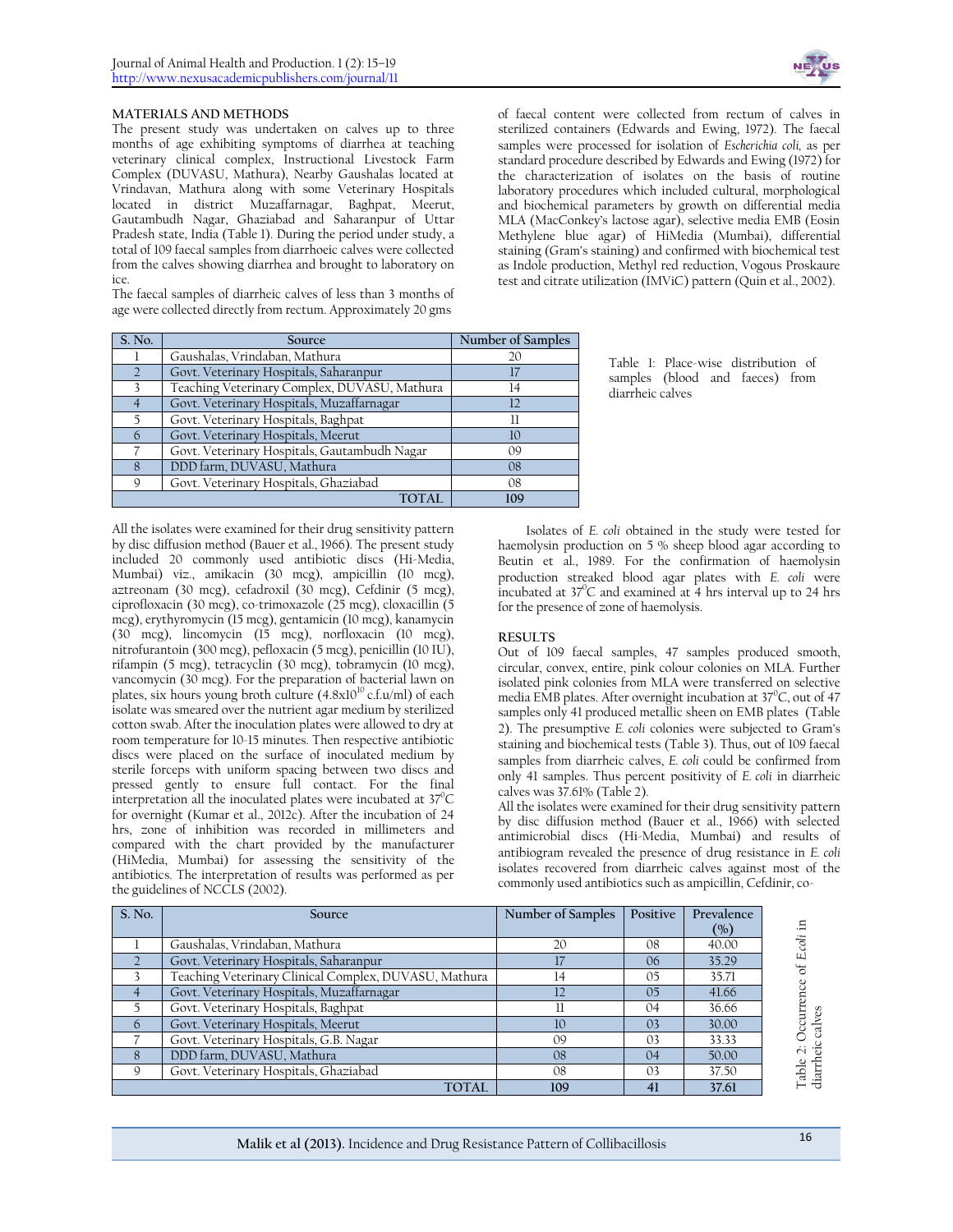

Table 3: Cultural, morphological and biochemical characteristics of isolates from diarrheic calves

| Organisms | Cultural |            | Morphological             | Biochemical  |  |
|-----------|----------|------------|---------------------------|--------------|--|
|           | MLA      | <b>EMB</b> | Gram's staining           | <b>IMViC</b> |  |
|           |          |            |                           | Pattern      |  |
| E. Coli   | Pink     | Metallic   | Gram Negative cocobacilli | $+ + - -$    |  |
|           | Colon    | sheen      |                           |              |  |
|           |          |            |                           |              |  |
|           |          |            |                           |              |  |

+ Positive test result, – Negative test result

| Name of Antibiotic |                | Number of isolates (41) |                          |               |             |  |
|--------------------|----------------|-------------------------|--------------------------|---------------|-------------|--|
|                    | Resistant      | Intermediate            | Sensitive                | Sensitivity % | Resistant % |  |
| Amikacin           | $\overline{4}$ | 1                       | 36                       | 87.80         | 9.76        |  |
| Ampicillin         | 41             |                         | ×                        | $\Omega$      | 100         |  |
| Aztreonam          | 5              | 6                       | 30                       | 73.17         | 12.20       |  |
| Cefadroxil         | 33             |                         | 8                        | 19.51         | 80.49       |  |
| Cefdinir           | 41             | ×                       | $\overline{\phantom{a}}$ | $\Omega$      | 100         |  |
| Ciprofloxacin      | 32             | $\overline{4}$          | 5                        | 15.63         | 78.05       |  |
| Co-trimoxazole     | 41             | ×                       | ×                        | $\mathbf{0}$  | 100         |  |
| Cloxacillin        | 41             |                         | ×                        | $\Omega$      | 100         |  |
| Erythyromycin      | 41             | ×                       | ×                        | $\mathbf{0}$  | 100         |  |
| Gentamicin         | ×,             | 20                      | 21                       | 51.21         | $\Omega$    |  |
| Kanamycin          | 10             | 15                      | 16                       | 39.02         | 24.39       |  |
| Lincomycin         | 41             | ×                       | ×                        | $\mathbf{0}$  | 100         |  |
| Norfloxacin        | 41             | ×                       | ×                        | $\mathbf{0}$  | 100         |  |
| Nitrofurantoin     | 21             | 20                      | ×                        | $\mathbf{0}$  | 51.21       |  |
| Pefloxacin         | 41             | k,                      | ×                        | $\Omega$      | 100         |  |
| Penicillin         | 41             | ×                       | ×                        | $\mathbf{0}$  | 100         |  |
| Rifampin           | 41             | ×                       | ×                        | $\mathbf{0}$  | 100         |  |
| Tetracyclin        | 41             | ×                       | ×                        | $\Omega$      | 100         |  |
| Tobramycin         | 29             | 12                      | ×                        | $\mathbf{0}$  | 70.73       |  |
| Vancomycin         | 41             |                         | ×                        | $\mathbf{0}$  | 100         |  |

Table 4: Results of antibiotic sensitivity test of *E. coli* isolated from diarrheic calves

S- Sensitivity, I – Intermediate, R- Resistant

trimoxazole, cloxacillin, erythyromycin, lincomycin, norfloxacin, pefloxacin, penicillin, rifampin, tetracycline and vancomycin. Out of 20 drugs only three drugs mainly Amikacin (87.80% sensitivity), Aztreonam (73.17%) and Gentamicin (51.21%) were found to be the effective drugs which could prohibit the growth above 50% of isolates during the drug sensitivity test. The antibiotic discs of Kanamycin could showed only 39.0% sensitivity (Table 4).

In an effort to test the pathogenecity of isolates, all the 41 isolates of *E. coli* were tested for haemolysin production on sheep blood agar (SBA) as per Beutin et al. (1989). Haemolysin producing isolates of *E. coli* produced the typical hemolytic reaction after 4 hrs incubation on SBA whereas, after 24 hrs of incubation clear hemolysis was produced by 13 isolates. Isolates which produced no zone of haemolysis even after 24 hrs incubation on SBA were considered as non-hemolytic.

# **DISSCUSSION**

In the present investigation a total of 109 faecal samples were collected from diarrheic calves (below three months of age), for isolation and confirmation of *E.coli*. Out of 109 faecal samples of diarrhoeic calves, 41 faecal samples were positive for *E. coli*. The prevalence of *E. coli* in diarrhoeic calves was 37.61%. Yadav and Gupta (1971) noticed 35% prevalence of *E. coli* in diarrhoeic calves. Srisuparbh (1978) reported 26.25% prevalence of *E. coli* in diarrhoeic calves. Shome and Shome (1996) reported 14 samples positive for *E. coli* out of 25 faecal samples of diarrhoeic calves. Navade et al. (2000) noticed 53.37% prevalence of *E. coli* in neonatal diarrhoeic calves. Gupta et al. (2006) observed only 23.72% prevalence rate of *E. coli* in diarrhoeic calves. The findings of these workers are more or less similar to the findings of present study. The

prevalence rate of *E. coli* in diarrheic calves varies in the range of 30% to 50%. The incidence of *E. coli* showed the higher prevalence at university dairy farm, Gaushalas in and around Vrindavan and Mathura. The higher prevalence of *E. coli* in these areas may be due to poor managemental practices and predisposing factors like overcrowding and malnutrition, which are supposed to be primary cause of immunosupression. As *E. coli* is a commensal organism and is responsible for diarrhea in majority of weak, malnourished, debilitated and immunosuppressed calves particularly calves receiving less or no maternal antibodies through colostrums (Malik et al., 2012). Comparatively lower prevalence rate of *E. coli* in diarrheic cases of district Meerut and Gautambudh Nagar as compared to Muzaffarnagar and Ghaziabad may be due to better managemental practices, individual rearing and better awareness among livestock owners and trend of feeding calves for colostrums. Major reason behind the practice in western Uttar Pradesh is that still individual livestock owners hesitate to sell the milk and main purpose of rearing these animals is production of milk for their own household consumption and also the breeding of animals for agriculture requirement.

The resistance of all the *E. coli* isolates procured during the study period against commonly used antibiotics such as ampicillin, Cefdinir, co-trimoxazole, cloxacillin, erythyromycin, lincomycin, norfloxacin, pefloxacin, penicillin, rifampin, tetracycline and vancomycin is a matter of serious concern as Norfloxacin, pefloxacin and tetracycline are vary commonly used and prescribed antibiotics in veterinary and human practices even today. This resistance might be due to indiscriminate use of these antibiotics irrespective of etiological agents (Verma et al., 2007; Kumar et al., 2010) as well different drug interaction due to concurrent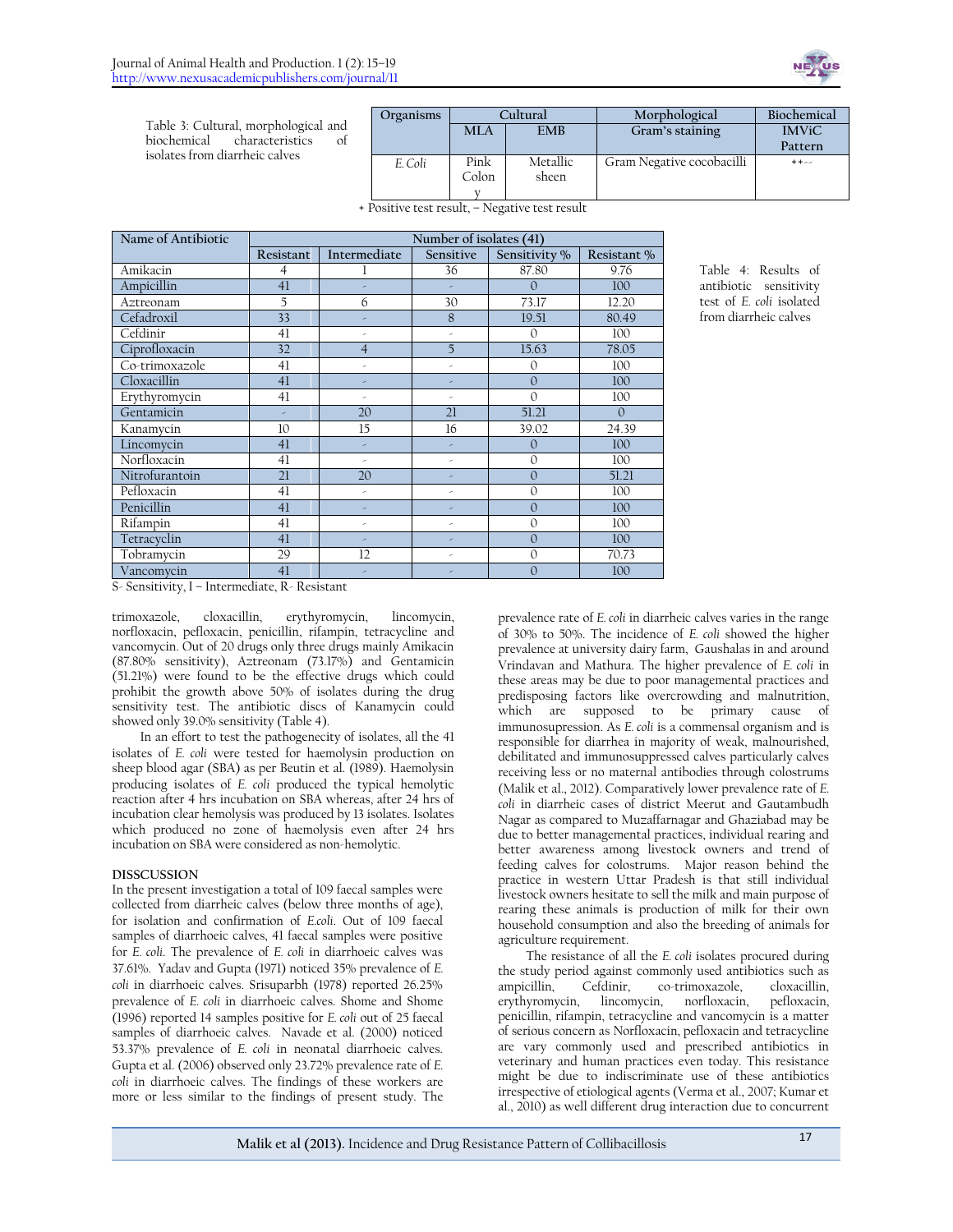administration is performed irrespective of type of drug and their interaction (Rahal et al., 2007 and 2013). The findings of study are in contrast to the findings of Tripathi and Soni (1982), who observed 69.69% *E. coli* sensitive for ampicillin and 69.70% to Chloramphenicol. Bali et al, (2000) similar to our findings reported pefloxacin as an effective drug in enteric colibacillosis in calves and Chowdhury and Das (2003) found a high degree sensitivity of *E. coli* isolates to Ciprofloxacin, however, in present study the recovered isolates from the cases of diarrheic calves revealed 100% resistance against fluroquinolones group of antibiotics as norfloxacin and pefloxacin. The resistance against the antibiotics used for the treatment of disease conditions caused by gram positive bacteria as penicillin and tetracycline is supported by the findings of Tripathi and Soni (1982), who observed that 45% of *E. coli* showed resistance to Streptomycin, (75.75%) to oxytetracycline. Whereas Boyd et al, (1974) obtained 100% resistance against Penicillin G. In an another study similar to the findings of present study, Fairbrother et al., (1978) also observed 100% resistance with erythromycin, penicillin and resistance up to 95% against tetracycline. Similarly Awasthi and Rao (1980) recorded 90- 95% resistance against penicillin and oxytetracyclin. The transfer of resistance factor from resistant microorganisms through R or RTF might be the cause of this high rate of resistance in *E. coli* isolates (Yeoman, 1980) and the other probable reason might be due to under dosing and irrational therapy particularly for duration of treatment (Kumar et al., 2012a, b,c). In the present study, isolates of *E. coli* isolated from the cases of diarrhea in calves showed that 87.80% were sensitive to amikacin, 73.17% to aztreonam and 51.21% to gentamicin. Chowdhary and Das, 2003 and Sato et al., 2005 have already reported high rate of sensitivity against gentamicin.

The hemolytic property of *E. coli* strain associated with diarrhea were recognized long back as early as by Dudgeon et al. (1921). This hemolytic activity is due to presence of toxin haemolysin and play important role in virulence of *E. coli* (Smith and Longgod, 1972). Hemolytic activities have been shown to be toxic to a wide range of mammidium cells including sheep erythrocytes (O'Hanley et al., 1991). ETEC and VTEC strains of E. coli produce alpha hemolysin and entrohemolysin, respectively, which are responsible for pathogenecity. Enterohemolysin is produced by VTEC but rarely by non-VTEC *E. coli* strains, which possess alpha hemolysins show typical clear zone of hemolytic reaction on sheep blood agar after 24 hr of incubation. Strains having entrohemolysin did not exhibit hemolytic reaction. During the study to assess the presence of haemolytic activity, thirteen isolates which revealed clear zone of hemolysis on SBA after 24hr of incubation were alpha hemolysin producing VTEC strains. The prevalence rate of these is 31.70% in the occurrence of *E. coli.* Thus the present study revealed 11.92% overall prevalence rate of alpha hemolytic VTEC strains.

The above findings also suggest that there is a constant need of screening of faecal samples of diarrheic calves this is especially important to formulate a suitable broad spectrum and effective treatment against the *E. coli* and to reduce or prevent the losses.

#### **ACKNOWLEDGEMENTS**

The authors are highly thankful to Dean, College of Veterinary Sciences and Animal Husbandry and Hon'ble Vice Chancellor, DUVASU, Mathura for providing all the facilities to conduct the study. Authors are also thankful to the staff of TVCC and other veterinary hospitals, Department of



Veterinary Microbiology and Immunology, Department of Veterinary Epidemiology and Preventive Medicine and the animal owners, who allow their animals to take part in the study.

#### **REFERENCES**

- Anita, Kumar A, Verma AK, Gupta MK and Rahal A (2013). Multi drug resistant pathogenic Escherichia coli in water sources and Yamuna river in and around Mathura, India. Pak. J. Biol. Sci.. DOI 10.3923/pjbs/2013.
- Awasthi BK and Rao KNP (1980). Use of hyper immune serum for the treatment of colisepticemia in calves. Ind. J. Anim. Sci. 5: 44-45.
- Bali RM, Mode SG, Kolte AY, Sadekar RD and Horne SD (2000). Efficacy of pefloxacin in entric colibacillosis in calves. Ind. Vet. J., 77 (11): 981-983.
- Bauer AW, Kirb, WMM, Sherris JC and Turck M (1966). Antibiotic sensitivity testing by a standardized single disk method. Am. J. Clin. Path. 45:493-496
- Beutin LMA, Montenegro I, Orskov F, Orskov J, Prada S, Zimmerman N and Stephan R (1989). Close association of verotoxin production with entrohemolysin production in strains of *E. coli*. J. Clin. Microbial. 27: 2559-64.
- Bhalerao DP, Navade RN, Jagdish S, Samad A and Keskar DV (2000). Neonatal calf diarrhoea- therapeutic approach. Ind. Vet. J., 77(9): 817-818.
- Boyd JW, Baker JR and Leyland A (1974). Neonatal diarrhoea in calves. Vet. Rec., 95: 310-313.
- Chakarborty D and Nag NC (1997). Isolation and characterization of *Escherichia coli* associated with diarrheic cases of cattle and man. Ind. J. Ani. Health. 36:147-150.
- Chowdhury M and Das R (2003). Incidence of drug resistance in *E. coli* strain in West Bengal. Ind.Vet. J., 80(1): 81-82.
- Dhama K, Rajagunalan S, Chakraborty S, Verma AK, Kumar A and Tiwari R and Kapoor S (2013a). Food-borne pathogens of Animal origin-Diagnosis, prevention and control and their zoonotic significance- A review. Pak. J. Biol. Sci. 16(20): 1076-1085.
- Dhama K, Chakraborty S, Mahima, Wani MY, Verma AK, Deb R, Tiwari R and Kapoor S (2013b). Novel and emerging therapies safeguarding health of humans and their companion animals: A review. Pak. J. Biol. Sci. 16(3): 101-111.
- Dudgeon LS, Wordley E and Bawtrea G (1921). On bacillus cli infections of urinary tract especially in relation to hemolytic organism. J. hyg. 20: 137-164.
- DuPont HL and Ericsson CD (1993). Prevention and treatment of traveler's diarrhoea. N. Engl. J. Med. 328:1821-1827.
- Edwards R and Ewing WH (1972). Identification of Enterobacterceae. 3rd edn., Burgess Publishing Company, Minnesota. pp 337-356.
- Fairbrother JM, McDonough PL, Shin SG and Acres SG (1978). A survey of drug resistance in *E. coli* isolated from neonatal calves in New York State from 1976 to 1978. Proceeding of second International Symposium on neonatal diarrhoea. Oct.3-5, 1978, National Informatics Centre, Indore, M. P.
- Gay CC (1983). Failure of passive transfer of colostral immunoglobulins and neonatal diseases in calves: a review. VIDO in proceedings fourth Int. Symp. Neonatal diarrhoea, 346-364.
- Gupta DK, Shukla SK, Rajora VS and Nag LK (2006). Prevalence of *E. coli* in the neonatal diarrhoeic calves. Ind. J. Vet. Med. 26(1): 36-37.
- Haggard DL (1985). Bovine enteric colibacillosis. Vet. Clin. North Am. Food Anim. Prac., 1: 495-508.
- Hussain and Saikia GK (2000). Isolation and characterization of bacteria from diarrhoeic bovine calves. Indian J. Comp. Microbiol. Infect. Dis. 21:125-127.
- Kumar A, Rahal A, Dwivedi SK, Gupta MK (2010). Prevalence and antibiotic profile of bacterial isolates from bovine mastitis in Mathura. Egyptian J. of Dairy Sci. 38(1):31-34.
- Kumar R, Verma AK, Kumar A, Srivastava M and Lal H P (2012a). Prevalence and antibiogram of campylobacter infections in dogs of Mathura, India. Asian J. Anim. Vet. Adv., 7(5): 734-740.
- Kumar R, Verma AK, Kumar A, Srivastava M and Lal HP (2012b). Prevalence of campylobacter spp. in dogs attending veterinary practices at Mathura, India and risk indicators associated with shedding. Asian J. of Anim. Vet. Adv., 7(8):754-760.
- Kumar A, Verma AK, Gangwar N and Rahal A (2012c). Isolaion, characterization and antibiogram of Mycoplasma bovis in sheep pneumonia. Asian J. Anim. Vet. Adv., 7(2): 149-157.
- Kumar A, Verma AK, Malik S, Gupta MK, Sharma A and Rahal A (2013). Occurrence of extended spectrum Beta-lactamases producing alpha hemolytic Escherichia coli in Neonatal diarrhea. Pak. J. Biol. Sci. DOI 10.3923/pjbs/2013.

**Malik et al (2013).** Incidence and Drug Resistance Pattern of Collibacillosis <sup>18</sup>